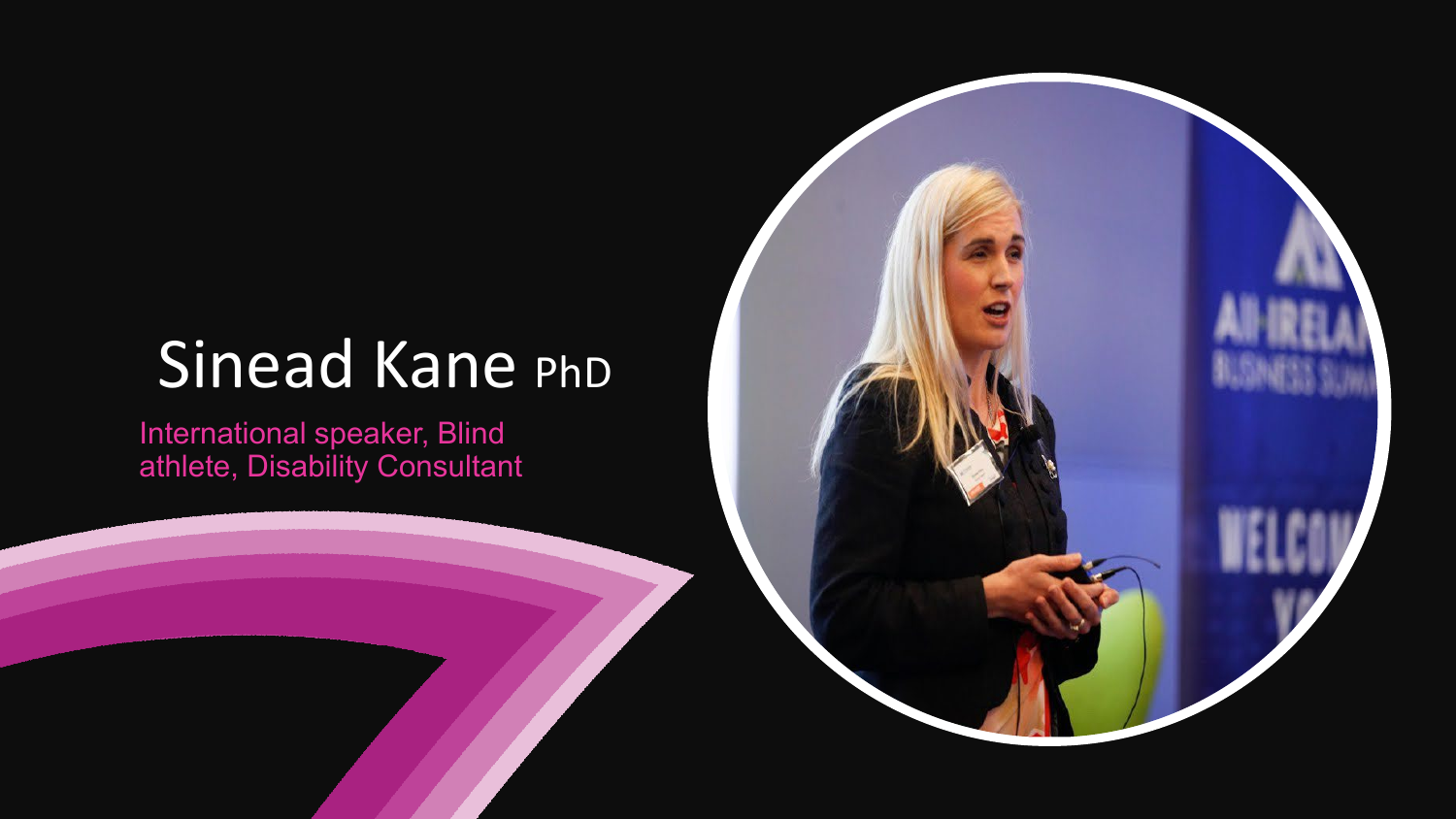#### **Coping with and responding to change.**



Going to school was a big change for me. What made it easier?

- 1. Knowledge and Communication with those involved. Keep learning.
- 2. Participation when my voice was heard, when I took an active role.
- 3. Support having support from others on bad days helped me reframe the situation.

Going through hardship can open your eyes to the hardships of others. Receiving support and help from others may motivate you to give support more readily. Your sense of compassion can grow.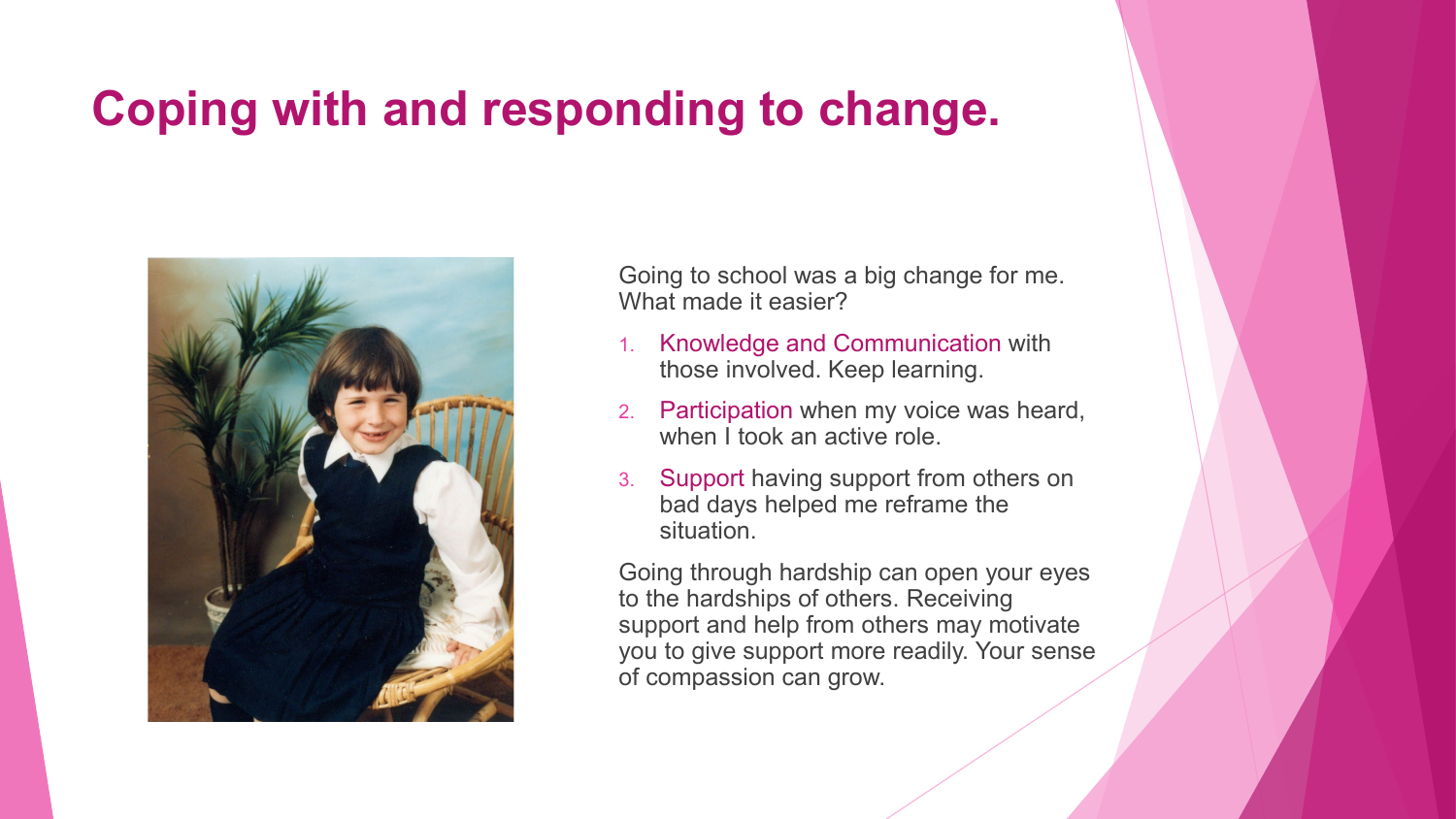#### What actions can public authorities take to better support people facing adversities?

- **1. Collaboration** work with all relevant stakeholders.
- **2. Assessment** know exactly the issues. The best way is to listen to those who are experiencing the problem. Show empathy. Build trust.
- **Intervention** we can all set an alarm clock. But how do we react when it goes off. Do we press snooze or do we take action and get up. Its about discipline to follow through and implement the goals.
- **4. Evaluation** what benchmarks are you using to evaluate and measure success?

These key components help with purposeful planning and provision of care.

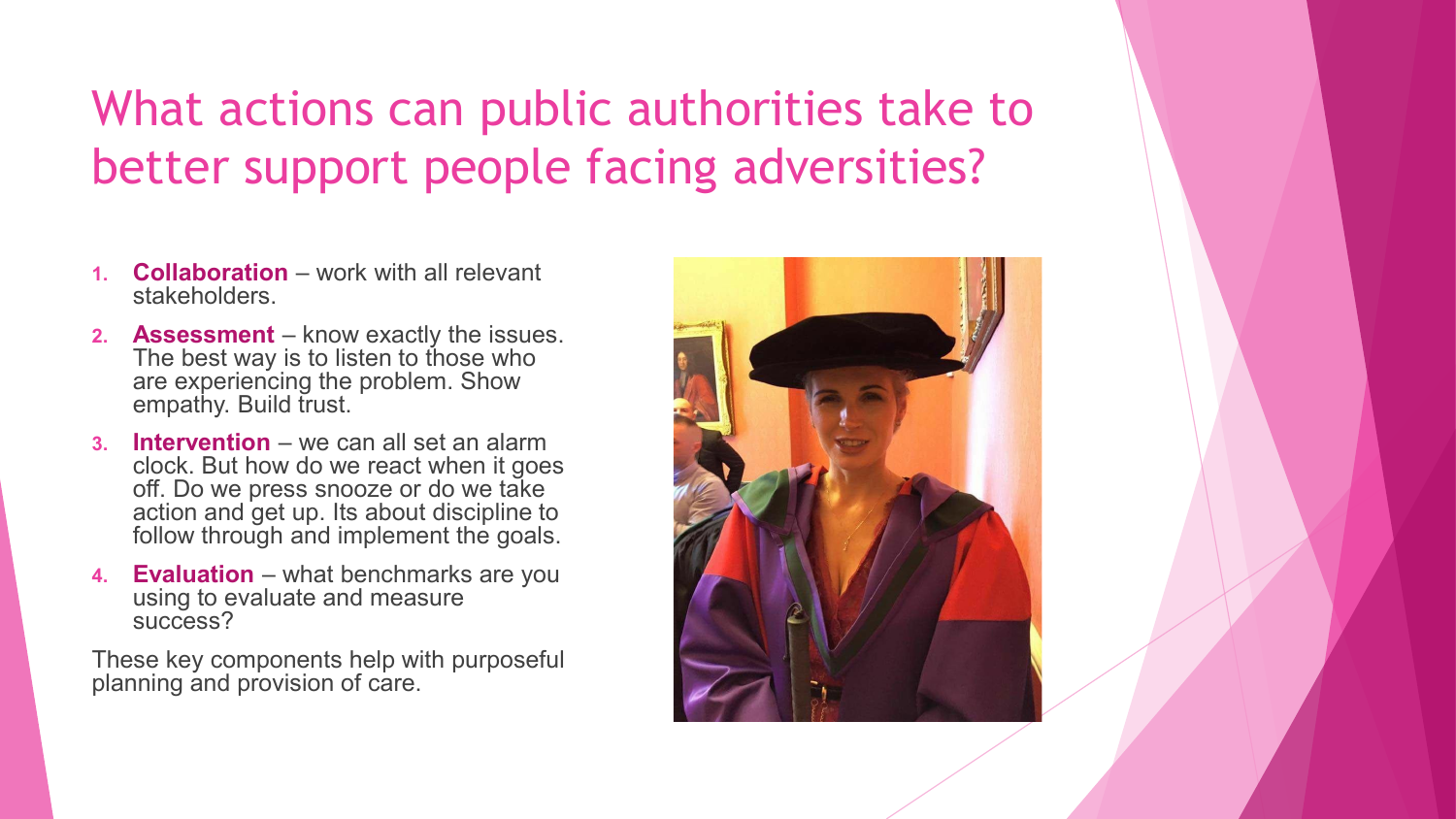#### **How can public authorities integrate these lessons in their own services planning?**

- **Vision** practices need to be put in place to remind people individually and collectively of the vision. Principles of social justice and human rights need to be central to the practice of social care workers.
- **Relationships** are core to social care work. Those working in social work are the primary tool.
- **Service User** place the individual at the centre of service provision requiring bespoke care plans and interventions.
- **Skills** To adapt in this changing world new skills need to be learned and new ways of working.
- **Allocation of resources and funding** make sure the resources is making an impact.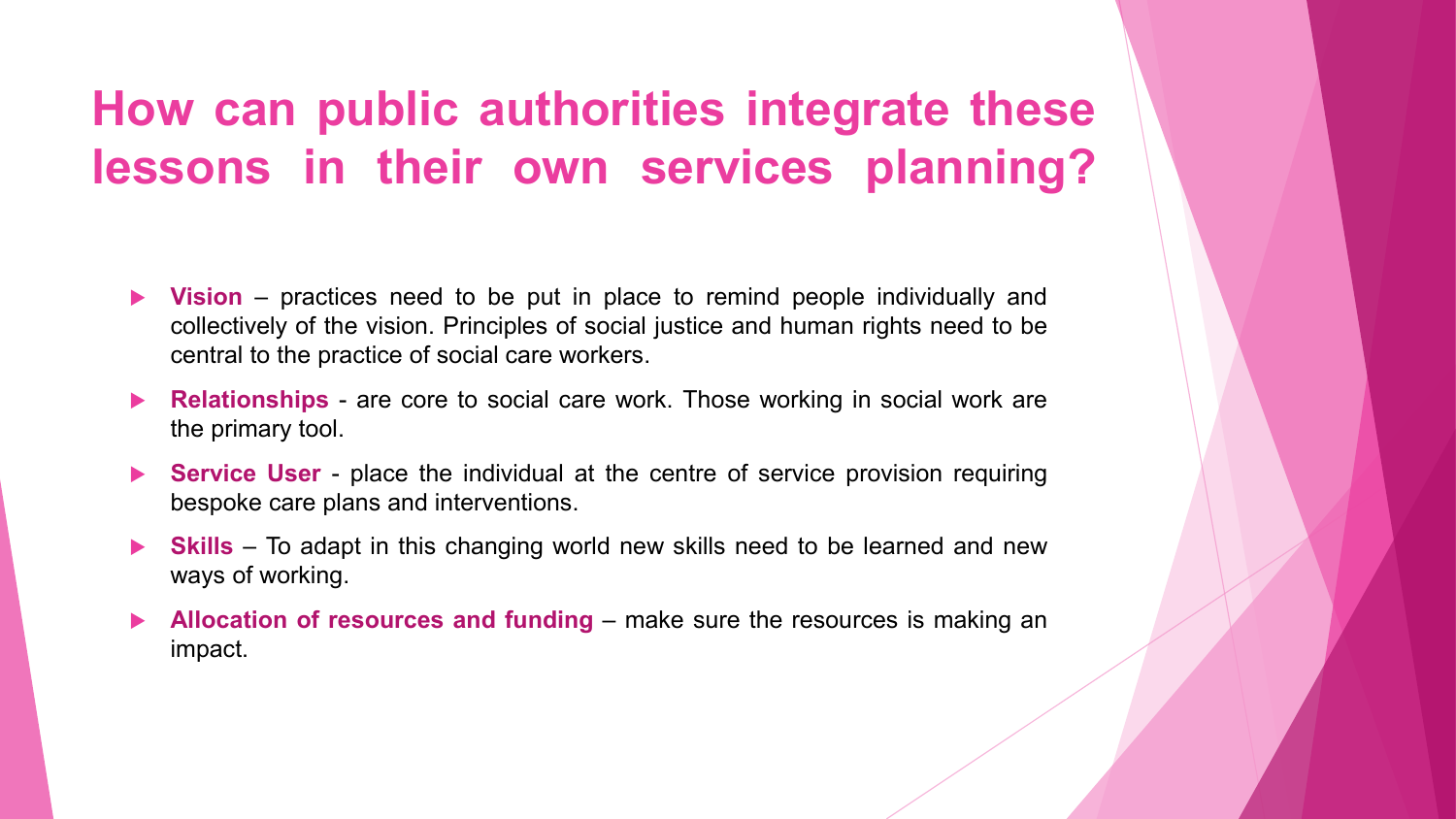### Integrative Framework **Service User Culture Theory Safeguarding and Risk Values and Ethics Professional Skills Legislation and Policy**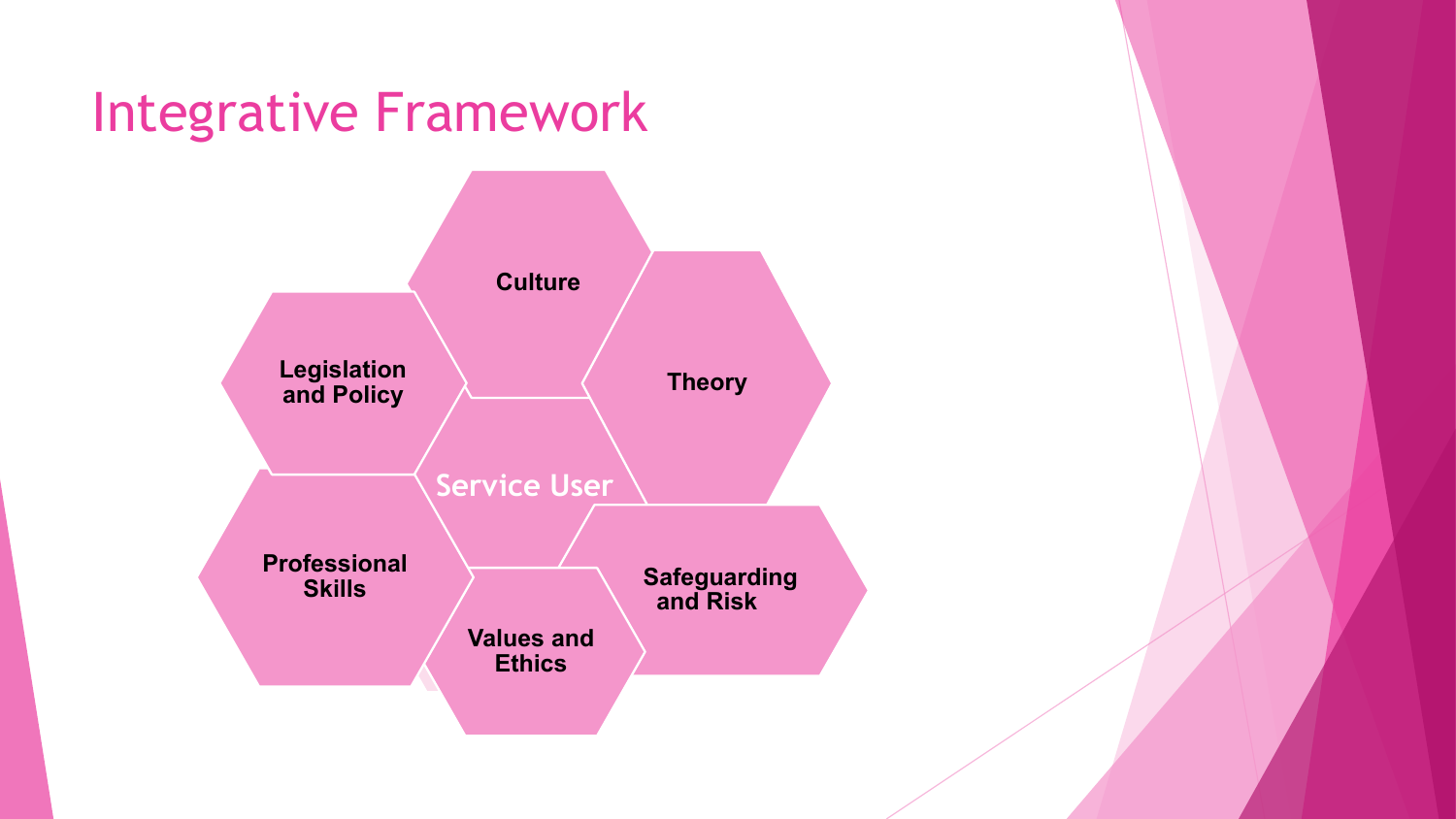# **Final Thoughts**

- **Relationships** We are stronger together.
- **Compassion** We all have hardship. Compassion, kindness and empathy can make a huge difference. Try see things from another person's perspective.